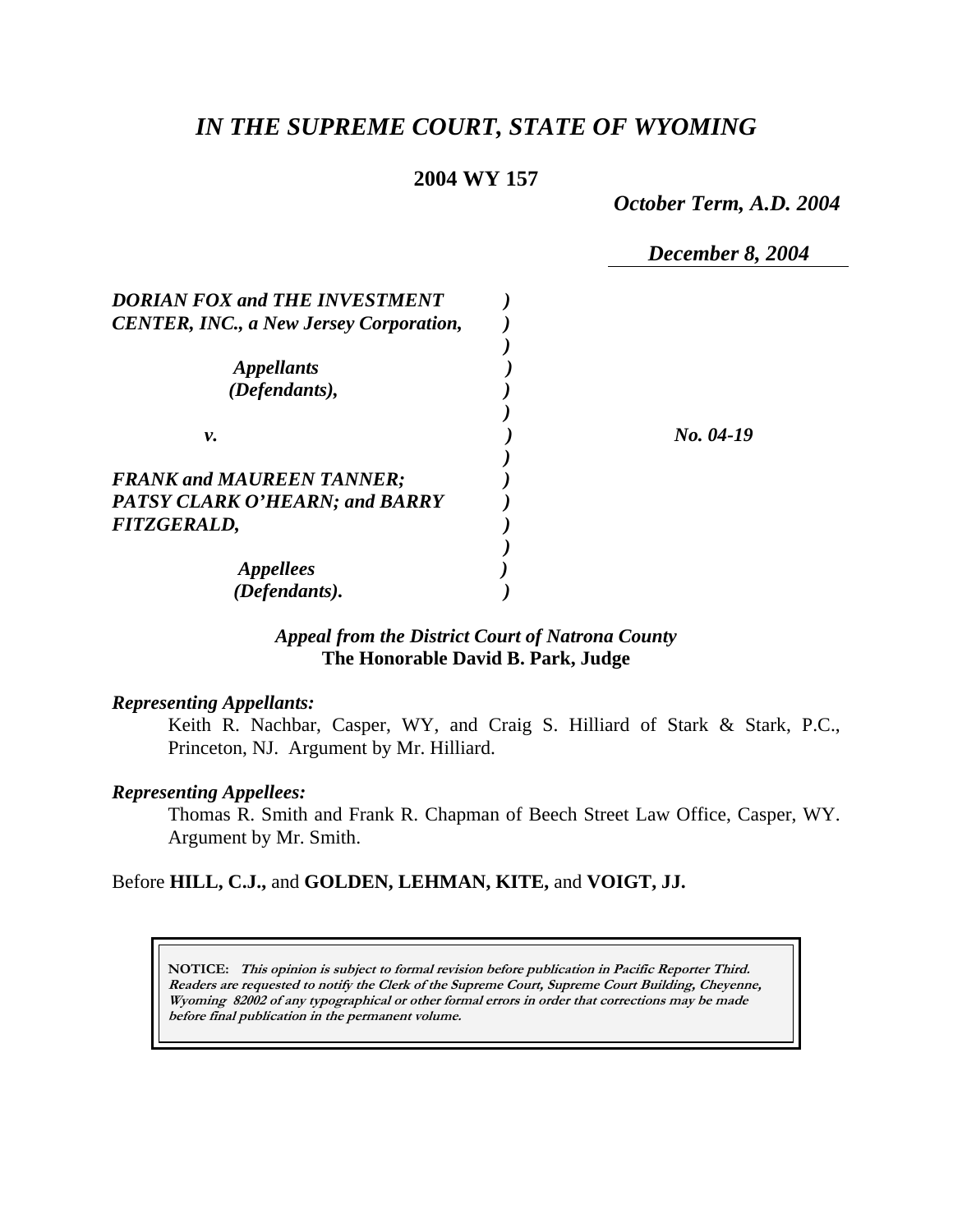#### **LEHMAN, Justice.**

[¶1] Dorian Fox (Fox) and The Investment Center, Inc. (TIC) appeal the district court's denial of their motion to dismiss Frank and Maureen Tanner's (the Tanners) allegations contained within the complaint.<sup>1</sup> The district court concluded that 1) a court, rather than an arbitrator, should decide the threshold question of fraudulent inducement, and 2) the underlying contracts, which included arbitration agreements, were obtained through fraud. Upon our review, we affirm.

#### *ISSUES*

[¶2] Fox and TIC set forth the following issues on appeal:

1. Whether the district court erred in denying appellants' motion to stay proceedings and compel arbitration?

2. Whether the district court erred in concluding that appellees' claims of fraudulent inducement were not arbitrable under *Prima Paint Corp. v. Flood & Conklin Mfg*., [388 U.S. 395,] 87 S.Ct. 1801, [18 L.Ed.2d 1270] (1967), and its progeny?

3. Whether the district court erred in finding that appellees' written agreement to arbitrate "all controversies or disputes" with TIC was procured through fraud and therefore unenforceable?

The Tanners phrase the issues as:

 $\overline{a}$ 

1. Whether the district court erred in denying appellants' motion to stay proceedings to compel arbitration?

2. Whether there are other reasons appearing in the record to affirm the district court's decision?

3. Whether this matter should be dismissed for lack of appealable order?

 $1$  The district court converted the motion into a motion to compel arbitration and stay proceedings pending arbitration pursuant to Wyo. Stat. Ann. § 1-36-104(c) (Lexis Nexis 2003), applicable state and federal law, and the specific language used within the subject arbitration clauses.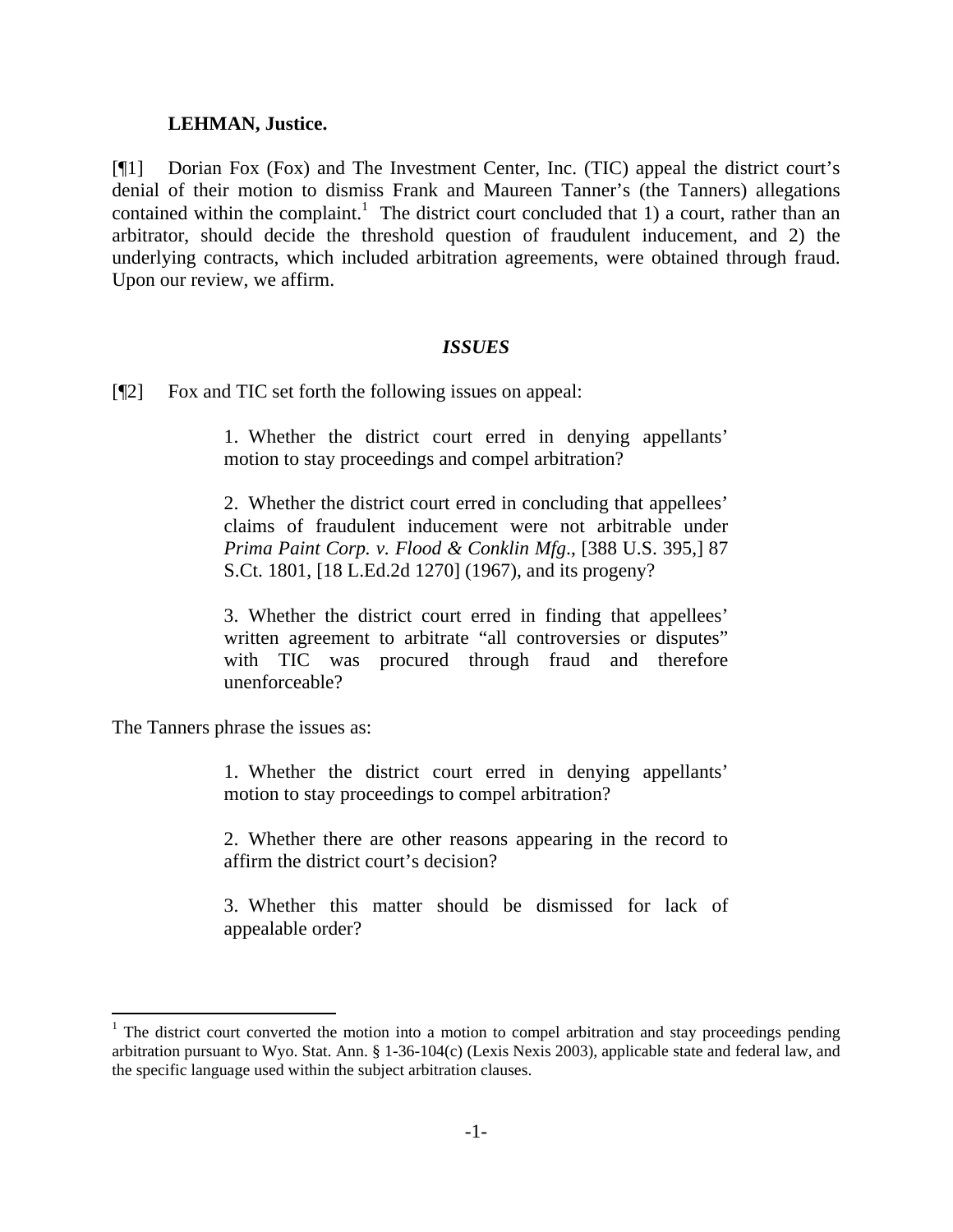# *FACTS*

[¶3] On April 16, 2001, the Tanners, Patricia Clark O'Hearn, and Barry Fitzgerald filed a complaint against Jeffrey Barber (Barber), Fox, and TIC alleging fraud, breach of contract, and negligence.<sup>2</sup> In essence, the appellees allege they gave monies to Barber for investment purposes while Barber was employed as a stockbroker at TIC's Casper, Wyoming office, which Fox supervised. After they did so, Barber converted the monies for his own purposes. Fox and TIC denied they had any relationship with the Tanners whatsoever.

[¶4] Nevertheless, on June 25, 1999, Barber pled guilty to four counts of fraud, including that he had unlawfully obtained property from the Tanners. In 1999, the Wyoming Secretary of State launched an investigation into TIC's activities. Ultimately, the Secretary of State entered a Final Order including factual findings that TIC had failed to reasonably supervise Barber in its Casper office. During this proceeding, TIC also entered into an Offer of Settlement admitting that it had failed to reasonably supervise Barber in its Casper office. However, in both these documents, TIC explicitly neither admitted nor denied any liability for Barber's actions.

[¶5] During discovery in this action, the Tanners produced four separate Cash Account Agreement forms, which they had signed apparently at Barber's request in February of 1998. Each of these forms contain the following language:

- Arbitration is final and binding on the parties.
- The parties are waiving their right to seek remedies in court, including the right to jury trial.

Arbitration—All controversies or disputes between us of any kind shall be settled by arbitration. Without limiting the foregoing, this arbitration agreement specifically applies to all controversies or disputes arising out of or relating to (1) any aspect of this account or any other account in which I now or in the future have or in the past had an interest;  $(2)$  transactions entered into prior, on, or subsequent to the date of this agreement; and (3) the construction, performance, or alleged breach of this or any other agreement entered into between us at any time. . . . The award of the arbitrators, or the majority of them, shall be final, and judgment upon the award rendered may be entered in any court, state, or federal, having jurisdiction. I consent to the jurisdiction of the state and federal courts in the

. . . .

 $\overline{a}$ 

 $2^2$  Ms. O'Hearn, Mr. Fitzgerald, and Mr. Barber are not parties to this appeal.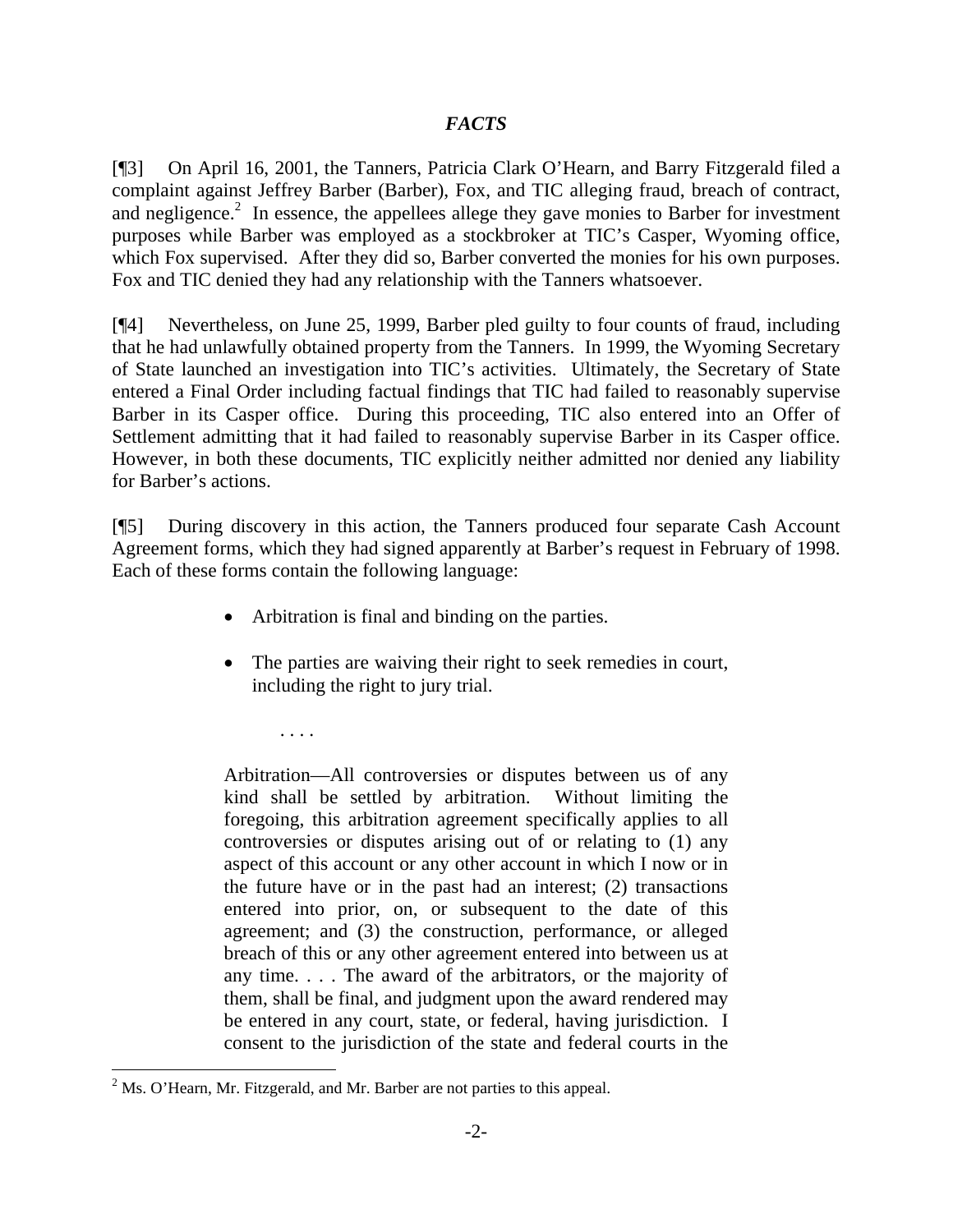City of New York for the purpose of compelling arbitration, staying litigation pending arbitration, and enforcing any award of arbitrators.

In addition, just before the signature blocks on each of the forms, the following language appeared: "This agreement contains a pre-dispute arbitration clause at page 1 at paragraph  $10.$ "

[¶6] The forms were not signed by anyone other than the Tanners, although "The Investment Center, Inc." was printed at the top of each form next to a logo. TIC's name and its New Jersey address also appeared on the forms immediately following the signature lines. However, boxes on the forms designated for "Branch," "Account No.," and "For Office Use Only" were left blank.

[¶7] On September 23, 2002, Fox and TIC filed their motion arguing that, based upon the arbitration language contained within the Cash Account Agreement forms, the Tanners' claims should be dismissed. The Tanners responded to the motion with arguments that 1) dismissal was not a proper remedy, 2) Fox and TIC had previously denied the existence of any contracts between the parties, and 3) under Wyoming law any contract that may exist between the parties may be revoked on the basis of fraud. In reply, Fox and TIC, in part, asserted that the Tanners had failed to raise a claim that they were fraudulently induced to agree to the arbitration provision. Finally, the Tanners submitted additional materials to the district court, including 1) a letter from TIC, enclosing a copy of the Secretary of State's Final Order, and advising the plaintiffs that they could make a claim for arbitration and a demand for settlement, 2) TIC's response to a subpoena in the Wyoming Secretary of State proceeding, and 3) responses of Fox and TIC to the plaintiffs' interrogatories. Generally, the Tanners argued that the additional documentation showed that TIC had admitted to not properly supervising Barber, including his dealings with the Tanners, but that TIC still denied a formal customer relationship with the Tanners.

[¶8] On March 20, 2003, the district court sent its initial decision letter to the parties. The letter indicated that after substantial review and analysis, the district court could not decide whether the Tanners' claims were arbitrable without holding a hearing to receive additional evidence concerning the agreements. Therefore, a hearing on the matter was set for July 18, 2003.

[¶9] Prior to hearing, the Tanners filed a brief partially arguing that Barber, Fox, and TIC were precluded from denying liability to the Tanners by the doctrine of collateral estoppel. The Tanners' arguments were based on Barber's guilty plea to criminal charges involving the Tanners and the Secretary of State's conclusions that TIC failed to properly supervise Barber. In response, Fox and Ralph J. DeVito, President of TIC, filed certified statements stating that neither Fox nor TIC had admitted to any liability in reaching settlement in the Secretary of State proceeding. In addition, Fox and TIC filed a memorandum opposing the Tanners' collateral estoppel arguments and submitted the deposition transcripts of both the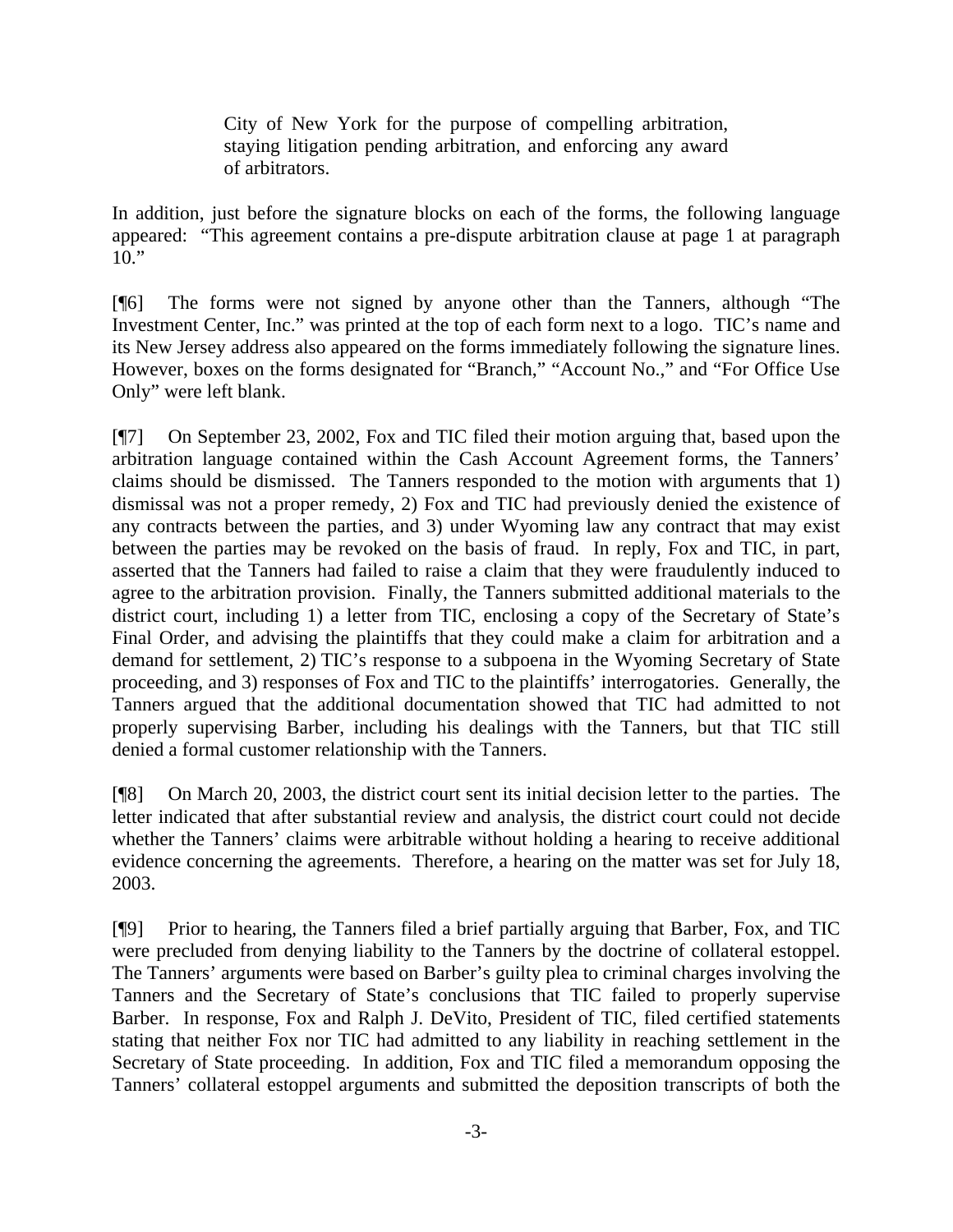Tanners whereby the Tanners indicated that they had not been fraudulently induced to execute the agreements. The Tanners then filed their reply and asserted for the first time that no consideration existed for the agreements.

[¶10] Following the evidentiary hearing, the district court issued another lengthy decision letter. After noting the unsettled and conflicting state of the law in the area, the district court concluded that the trend was toward requiring arbitration only when the parties clearly agreed to do so. The district court then ruled that because Barber had admitted that he obtained money from the Tanners fraudulently, it strained credulity that the Tanners would have contemplated or agreed to arbitrate any dispute that arose under the agreements. Later, in another decision letter, the district court clarified that it found that paragraph 9 of the Settlement Offer in the Secretary of State proceeding admitting that TIC failed to reasonably supervise Barber in its Casper office was not only binding on TIC but also on Fox. Therefore, the district court denied the motion of Fox and TIC. This appeal followed.

## *STANDARD OF REVIEW*

[¶11] When a matter has been the subject of an evidentiary hearing before the district court, we review the factual determinations under a clearly erroneous standard and the legal conclusions *de novo*. *Odhinn v. State*, 2003 WY 169, ¶13, 82 P.3d 715, ¶13 (Wyo. 2003) (citing *Union Pacific Railroad v. Trona Valley Fed. Credit Union*, 2002 WY 165, ¶7, 57 P.3d 1203, ¶7 (Wyo. 2002)).

# *DISCUSSION*

# *Dismissal for Lack of an Appealable Order*

[¶12] During the appeal process, the Tanners filed a motion to dismiss with this court. This court denied the motion, without prejudice, allowing the Tanners to again address the issue in their appellate brief. The Tanners now assert that, pursuant to W.R.A.P. 1.05, Fox and TIC have failed to appeal from a final appealable order. The Tanners argue that the order appealed is an interlocutory order to which an application for a petition for writ of review under W.R.A.P. 13 applies. Hence, the Tanners claim that because Fox and TIC failed to follow the procedural rules and requirements for a petition for a writ of review, this appeal should be dismissed.

[¶13] Wyo. Stat. Ann. § 1-36-119 (LexisNexis 2003) (emphasis added), which is a part of Wyoming's Uniform Arbitration Act, specifies:

#### (*a) An appeal may be taken from:*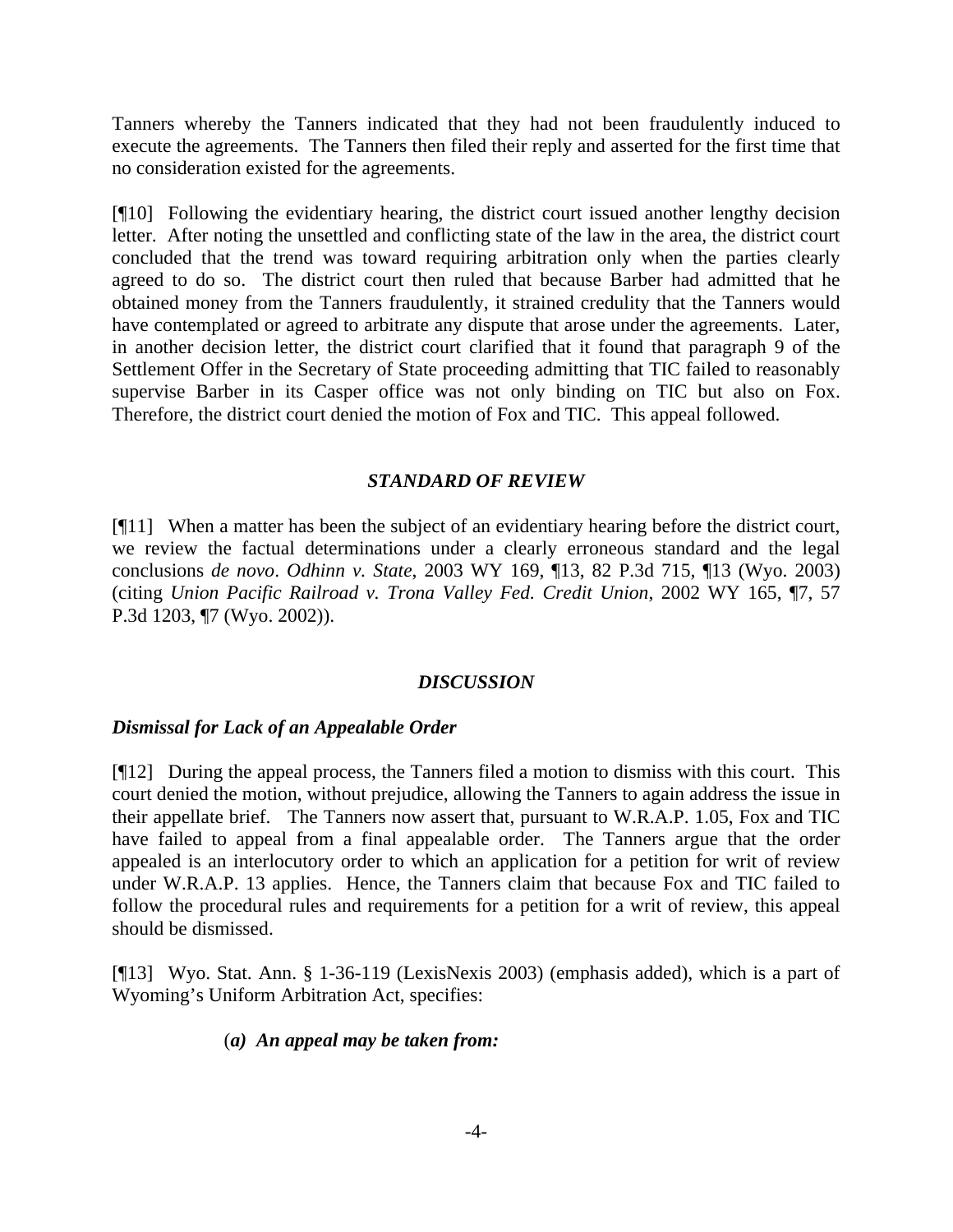*(i) An order denying the application to compel arbitration;*  (ii) An order granting an application to stay arbitration; (iii) An order confirming or denying confirmation of an award; (iv) An order modifying or correcting an award; (v) An order vacating an award without directing a rehearing; or (vi) A final judgment or decree entered by the court.

## *(b) The appeal shall be taken in the manner of a civil action.*

Our rules of appellate procedure contain no explicit procedure for appealing a denial of an application to compel arbitration. Additionally, this court has previously allowed a direct appeal from an order denying a motion to stay proceedings and compel arbitration in the case of *Jackson State Bank v. Homar*, 837 P.2d 1081 (Wyo. 1992). Therefore, given the clear language contained within Wyo. Stat. § 1-36-119, the lack of any specific procedural direction for appellate review of a denial of an application to compel arbitration, and our own case precedent, we do not find the Tanners' argument to be persuasive.

# *Arbitrability*

[¶14] Fox and TIC contend that the district court erred when it concluded that the Tanners' claims were not arbitrable. Specifically, Fox and TIC argue that the district court had limited discretion when presented with an application to compel arbitration pursuant to Wyo. Stat. Ann. § 1-36-104(a) (LexisNexis 2003). Section 1-36-104(a) provides:

Duty of court on application of party to arbitrate.

(a) On application of a party showing an arbitration agreement and the opposing party's refusal to arbitrate, the court shall order the parties to proceed with arbitration. If the opposing party denies the existence of the agreement to arbitrate, the court shall proceed summarily to determine the issue raised and shall order or deny arbitration accordingly.

Fox and TIC also heavily rely on the case of *Jackson State Bank v. Homar*, 837 P.2d at 1085 and 1088, wherein we stated that the right to submit a dispute to arbitration is contractual; and, although no party is required to arbitrate a dispute unless the parties have bargained for this procedure as a method of resolve, a party should not be required to litigate disputes which are subject to an arbitration agreement. In addition, we stated, at 1086, that arbitration is strongly embedded in the public policy of this state and is favored by this court as a voluntary method to settle disputes in an inexpensive and expeditious manner without resort to strict rules of law and the rigid formality of a tribunal. Fox and TIC additionally assert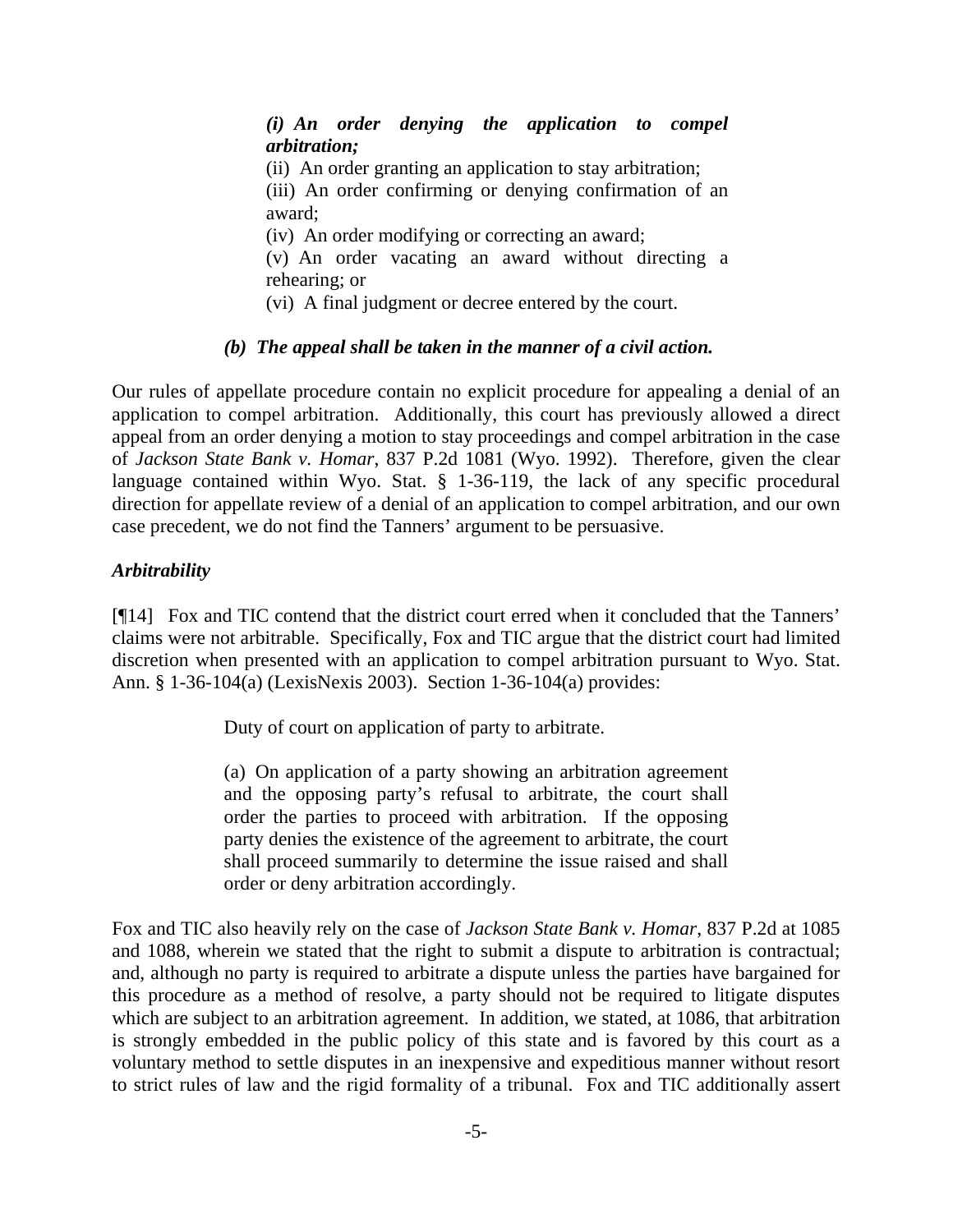that Wyoming public policy favoring arbitration mirrors the policy of federal law evidenced through enactment of the Federal Arbitration Act (FAA), 9 U.S.C. § 1, et seq., and subsequent federal case law authority interpreting the FAA. Fox and TIC also contend that the FAA preempts conflicting state law, and state courts are bound to follow its substantive provisions.

[¶15] Thus, Fox and TIC conclude that because the Tanners do not assert a claim of fraud in the inducement that specifically addresses the arbitration provision, itself, this matter should have been sent to arbitration pursuant to *Prima Paint Corp. v. Flood & Conklin Mfg. Co.*, 388 U.S. 395, 87 S.Ct. 1801, 18 L.Ed.2d 1270 (1967) (under the FAA, a general attack on a contract on the ground of fraud in the inducement is a severable claim that is referable to arbitration; only a claim of fraud in the inducement that is *addressed to the arbitration provision, itself,* should be adjudicated by the court rather than by an arbitrator). Finally, Fox and TIC claim that the case of *Spahr v. Secco*, 330 F.3d 1266, 1272-73 ( $10^{th}$  Cir. 2003), highlighted the continued vitality of the holding in *Prima Paint*, when it stated:

> As noted, *Prima Paint* submits to arbitrators the resolution of a claim of fraud in the inducement of the entire contract, as contrasted with a claim of fraud in the inducement of the arbitration agreement itself. Because the latter claim involves the "making" of an agreement to arbitrate under § 4 [of the FAA], it is for the court to resolve. 388 U.S. 403-04. Courts may apply this rule with ease when a party challenges a contract on the basis that it was induced by fraud because it is conceivable either that (1) he or she was fraudulently induced to agree to a contract containing an arbitration agreement; or (2) he or she was fraudulently induced to agree to the arbitration provision in particular.

[¶16] In response to these arguments, the Tanners rely upon the reasoning used by the district court in reaching its decision. They contend that the district court was correct in noting that while the law in the area is unsettled, the "separability doctrine" espoused by *Prima Paint* has been modified by subsequent United States Supreme Court rulings and has been narrowly construed by the 10<sup>th</sup> Circuit Court of Appeals. *First Options of Chicago, Inc. v. Kaplan*, 514 U.S. 938, 115 S.Ct. 1920, 131 L.Ed.2d 985 (1995), *Doctor's Associates, Inc. v. Casarotto*, 517 U.S. 681, 116 S.Ct. 1652, 134 L.Ed.2d 902 (1996), *Howsam v. Dean Witter Reynolds, Inc.*, 537 U.S. 79, 123 S.Ct. 588, 154 L.Ed.2d 491 (2002), and *Spahr v. Secco*. Essentially, the Tanners concur with the district court's assessment that these later authorities stand for the proposition that 1) courts may apply state law to determine the validity of the contract that contains an arbitration clause, provided that the court applies contract principles that apply to all contracts, and 2) an agreement to arbitrate may not be based upon implied consent, but only on a clear and unmistakable consent to arbitrate.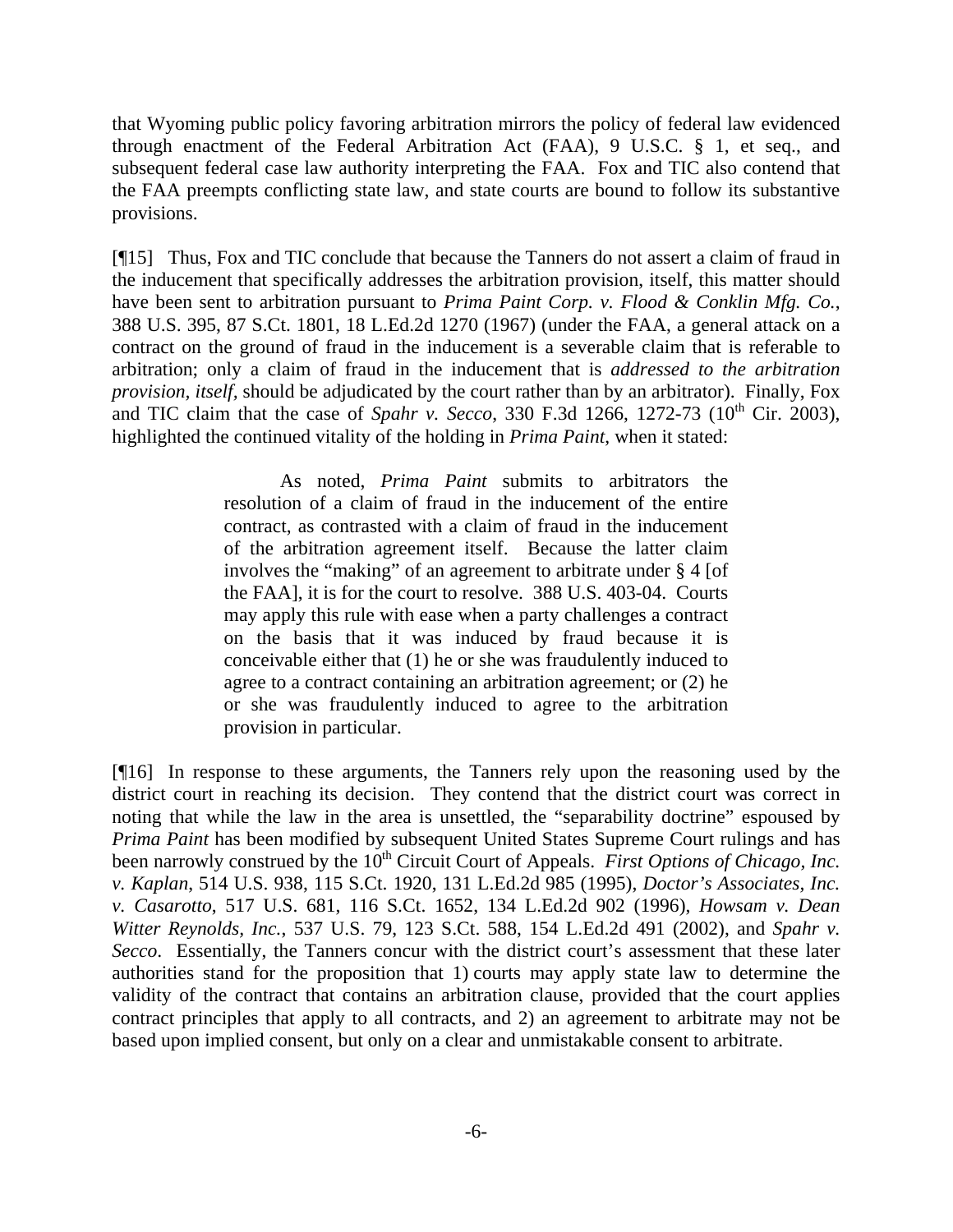[¶17] Accordingly, the Tanners argue that the district court appropriately applied established Wyoming contract law that fraud will vitiate a contract, *Kendrick v. Barker*, 2001 WY 2, ¶18, 15 P.3d 734, ¶18 (Wyo. 2001), and *Snyder v. Lovercheck*, 992 P.2d 1079, 1086 (Wyo. 1999), in denying the motion of Fox and TIC because Barber's fraud, which must be imputed to both Fox and TIC, provides a basis for not enforcing the agreements as they pertain to the Tanners' claims. Additionally, the Tanners argue that the district court made a proper alternative finding that even if Barber's fraud was not imputed to Fox and TIC, then the agreements to arbitrate could not be used by them to force arbitration because Fox and TIC had 1) denied knowledge of the Tanners, 2) stated that Barber had no authority to enter into any agreement on their behalf, 3) TIC never opened an account under the agreements, and 4) Fox and TIC never signed the agreements. Finally, the Tanners contend that the district court appropriately determined that it should determine the fraud related issues because it was not clear that the Tanners had agreed to arbitrate the arbitrability issue.

[¶18] Upon our independent review, we affirm the district court's denial of the motion of Fox and TIC. Initially, we recognize that the Court in *First Options* explicitly stated:

> When deciding whether the parties agreed to arbitrate a certain matter (including arbitrability), courts generally (though with a qualification we discuss below) should apply ordinary state-law principles that govern the formation of contracts.

*First Options*, 514 U.S. at 944, 115 S.Ct. at 1924, 131 L.Ed.2d at 993. The United States Supreme Court later clarified this rule of law in *Doctor's Associates, Inc.* Therein, the Court stated at 517 U.S. 686-87, 116 S.Ct. 1656, 134 L.Ed.2d 908-09 (emphasis added):

> Section 2 of the FAA provides that written arbitration agreements "shall be valid, irrevocable, and enforceable, save upon such grounds as exist at law or in equity for the revocation of *any* contract." 9 U.S.C. § 2 (emphasis added). Repeating our observation in *Perry* [*v. Thomas*, 482 U.S. 483, 107 S.Ct. 2520, 96 L.Ed.2d 426 (1987)], the text of § 2 declares that state law may be applied "*if* that law arose to govern issues concerning the validity, revocability, and enforceability of contracts generally." 482 U.S. at 493, n.9. *Thus, generally applicable contract defenses, such as fraud, duress, or unconscionability, may be applied to invalidate arbitration agreements without contravening § 2.* See *Allied-Bruce* [*Terminix Cos. v. Dobson*], 513 U.S. [265,] at 281, [115 S.Ct. 834, 130 L.Ed.2d 753 (1995)]; *Rodriguez de Quijas v. Shearson/American Express, Inc.*, 490 U.S. 477, 483-484, 104 L.Ed.2d 526, 109 S.Ct. 1917 (1989); *Shearson/American Express Inc. v. McMahon*, 482 U.S. 220, 226, 96 L.Ed.2d 185, 107 S.Ct. 2332 (1987).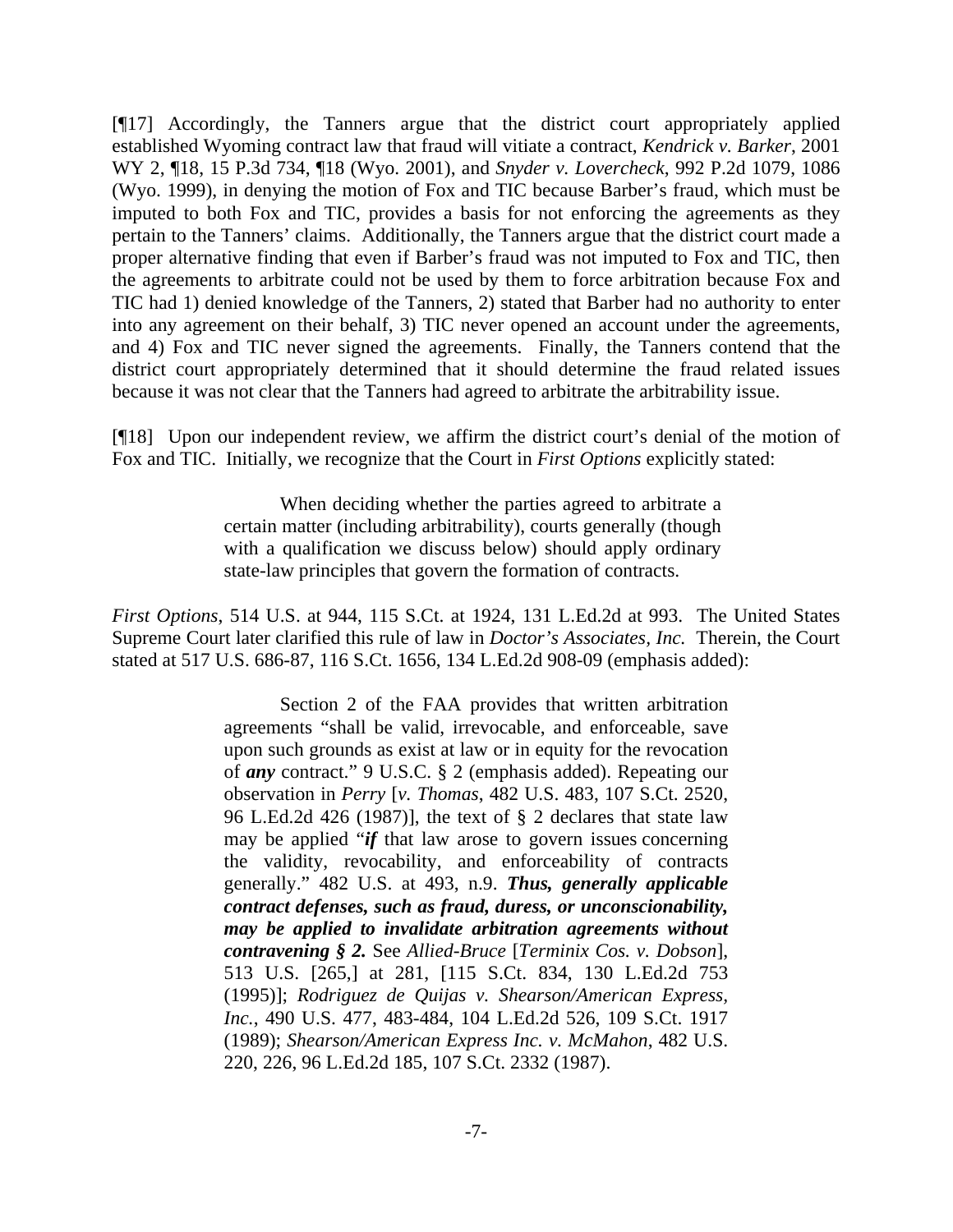Courts may not, however, invalidate arbitration agreements under state laws applicable *only* to arbitration provisions. See *Allied-Bruce*, 513 U.S. at 281; *Perry*, 482 U.S. at 493, n.9. By enacting § 2, we have several times said, Congress precluded States from singling out arbitration provisions for suspect status, requiring instead that such provisions be placed "upon the same footing as other contracts." *Scherk v. Alberto-Culver Co.*, 417 U.S. 506, 511, 41 L.Ed.2d 270, 94 S.Ct. 2449 (1974) (internal quotation marks omitted).

[¶19] It is well established under Wyoming general contract law, which applies to all contracts, that fraud will vitiate a contract. *Kendrick v. Barker*, ¶18; *Snyder v. Lovercheck*, 992 P.2d at 1086. It is undisputed that the Tanners allege that fraud occurred with respect to their interactions with Barber.

[¶20] We conclude that the case of *First Options* also stands for the proposition that the waiver of access to the courts through an agreement to arbitrate may not be based upon implied consent, but only on a clear and unmistakable consent to arbitrate. Thus, in the *First Options* case, the United States Supreme Court upheld the court of appeals' determination that the dispute in that case was not arbitrable because the involved couple had not clearly agreed to submit the question of arbitrability to arbitration. In doing so, the Court stated:

> This Court, however, has (as we just said) added an important qualification, applicable when courts decide whether a party has agreed that arbitrators should decide arbitrability: *Courts should not assume that the parties agreed to arbitrate arbitrability unless there is "clear and unmistakable" evidence that they did so. AT&T Technologies* [, *Inc. v. Communications Workers*, 475 U.S. 643], at 649 [, 106 S.Ct 1415, 89 L.Ed.2d 648, (1986)]; see [*Steelworkers v.*] *Warrior & Gulf* [*Nav. Co.*, 363 U.S. 574], at 583, n.7, [80 S.Ct. 1347, 4 L.Ed.2d 1409 (1960)]. In this manner the law treats silence or ambiguity about the question "*who* (primarily) should decide arbitrability" differently from the way it treats silence or ambiguity about the question "*whether* a particular merits-related dispute is arbitrable because it is within the scope of a valid arbitration agreement"—for in respect to this latter question the law reverses the presumption. See *Mitsubishi Motors* [*Corp. v. Soler Chrysler-Plymouth, Inc.*, 473 U.S. 614], at 626 [, 105 S.Ct. 3346, 87 L.Ed.2d 444 (1985)] ("'[A]ny doubts concerning the scope of arbitrable issues should be resolved in favor of arbitration'") (quoting *Moses H. Cone Memorial Hospital v. Mercury Constr. Corp.*, 460 U.S. 1, 24-25, 74 L.Ed.2d 765, 103 S.Ct. 927 (1983)); *Warrior & Gulf*, supra, at 582-583.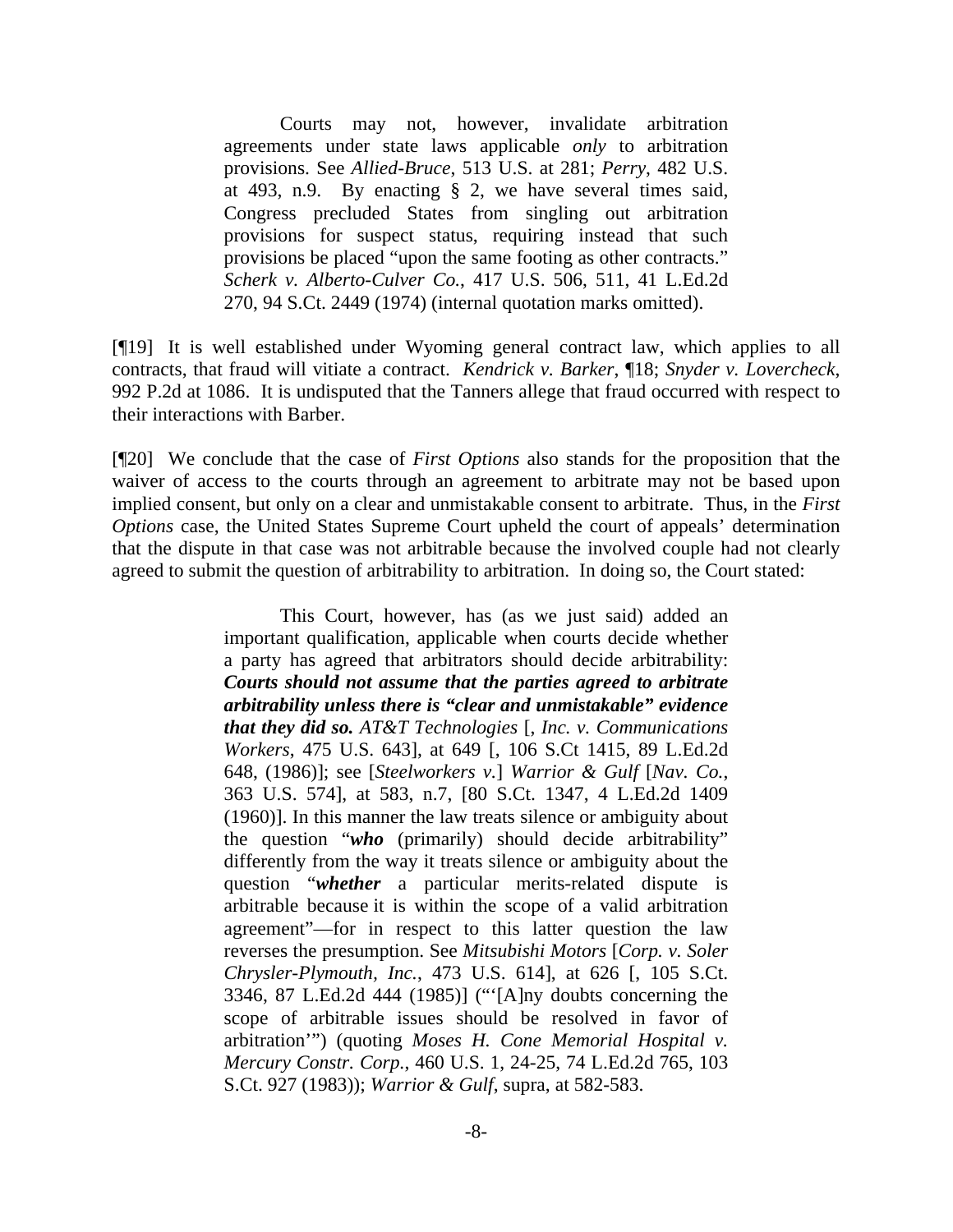But, this difference in treatment is understandable. The latter question arises when the parties have a contract that provides for arbitration of some issues. In such circumstances, the parties likely gave at least some thought to the scope of arbitration. And, given the law's permissive policies in respect to arbitration, see, *e. g., Mitsubishi Motors*, *supra*, at 626, one can understand why the law would insist upon clarity before concluding that the parties did *not* want to arbitrate a related matter. See [G. Wilner, 1] Domke [on Commercial Arbitration], § 12.02, p. 156 [(1993)] (issues will be deemed arbitrable "unless it is clear that the arbitration clause has not included" them). On the other hand, the former question—the "who (primarily) should decide arbitrability" question—is rather arcane. A party often might not focus upon that question or upon the significance of having arbitrators decide the scope of their own powers. Cf. Cox, Reflections Upon Labor Arbitration, 72 Harv. L. Rev. 1482, 1508-1509 (1959), cited in *Warrior & Gulf*, 363 U.S. at 583, n. 7. *And, given the principle that a party can be forced to arbitrate only those issues it specifically has agreed to submit to arbitration, one can understand why courts might hesitate to interpret silence or ambiguity on the "who should decide arbitrability" point as giving the arbitrators that power, for doing so might too often force unwilling parties to arbitrate a matter they reasonably would have thought a judge, not an arbitrator, would decide. Ibid.* See generally *Dean Witter Reynolds Inc. v. Byrd*, 470 U.S. 213, 219-220, 84 L.Ed.2d 158, 105 S.Ct. 1238 (1985) (Arbitration Act's basic purpose is to "ensure judicial enforcement of privately made agreements to arbitrate").

. . .

 We conclude that, because the Kaplans did not clearly agree to submit the question of arbitrability to arbitration, the Court of Appeals was correct in finding that the arbitrability of the Kaplan/First Options dispute was subject to independent review by the courts

*First Options*, 514 U.S. at 944-47, 115 S.Ct. at 1924-25, 131 L.Ed.2d at 994-95 (emphasis added). The United States Supreme Court subsequently expounded on this position in *Howsam*: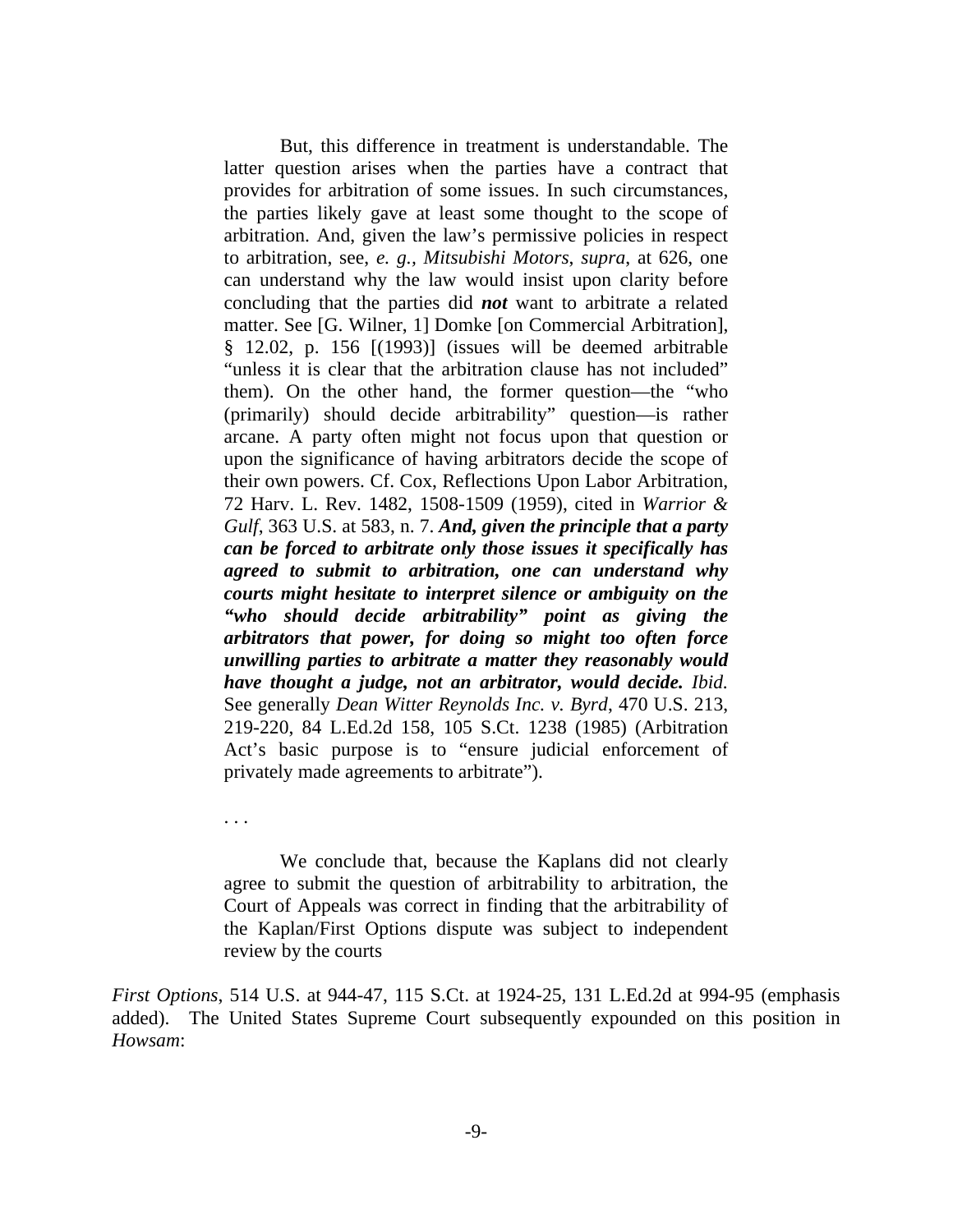*This Court has determined that "arbitration is a matter of contract and a party cannot be required to submit to arbitration any dispute which he has not agreed so to submit." Steelworkers v. Warrior & Gulf Nav. Co.*, 363 U.S. 574, 582, 4 L.Ed.2d 1409, 80 S.Ct. 1347 (1960); see also *First Options*, 514 U.S. at 942-943. Although the Court has also long recognized and enforced a "liberal federal policy favoring arbitration agreements," *Moses H. Cone Memorial Hospital v. Mercury Constr. Corp.*, 460 U.S. 1, 24-25, 74 L.Ed.2d 765, 103 S.Ct. 927 (1983), it has made clear that *there is an exception to this policy: The question whether the parties have submitted a particular dispute to arbitration, i.e., the* "*question of arbitrability*," *is "an issue for judicial determination unless the parties clearly and unmistakably provide otherwise." AT&T Technologies, Inc. v. Communications Workers*, 475 U.S. 643, 649, 89 L.Ed.2d 648, 106 S.Ct. 1415 (1986) (emphasis added); *First Options*, 514 U.S. at 944. . . .

 Linguistically speaking, one might call any potentially dispositive gateway question a "question of arbitrability," for its answer will determine whether the underlying controversy will proceed to arbitration on the merits. The Court's case law, however, makes clear that, for purposes of applying the interpretive rule, the phrase "question of arbitrability" has a far more limited scope. See 514 U.S. at 942. *The Court has found the phrase applicable in the kind of narrow circumstance where contracting parties would likely have expected a court to have decided the gateway matter, where they are not likely to have thought that they had agreed that an arbitrator would do so, and, consequently, where reference of the gateway dispute to the court avoids the risk of forcing parties to arbitrate a matter that they may well not have agreed to arbitrate.* 

 *Thus, a gateway dispute about whether the parties are bound by a given arbitration clause raises a "question of arbitrability" for a court to decide.* See *id.*, at 943-946 (holding that a court should decide whether the arbitration contract bound parties who did not sign the agreement); *John Wiley & Sons, Inc. v. Livingston*, 376 U.S. 543, 546-547, 11 L.Ed.2d 898, 84 S.Ct. 909 (1964) (holding that a court should decide whether an arbitration agreement survived a corporate merger and bound the resulting corporation). *Similarly, a disagreement about whether an arbitration clause in a concededly binding contract applies to a particular type of controversy is for the court.* See,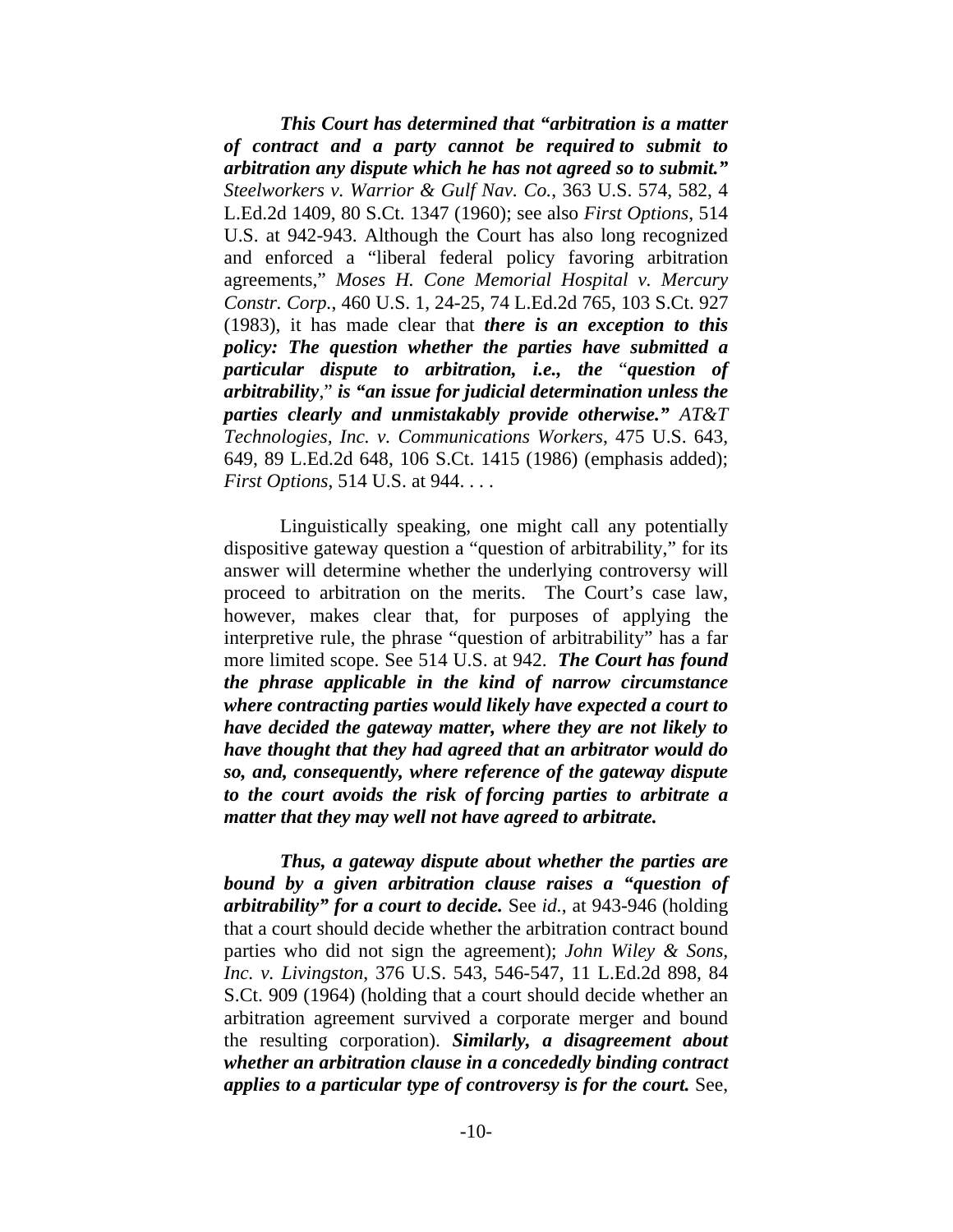e.g., *AT&T Technologies*, *supra*, 475 U.S. 643, at 651-652 (holding that a court should decide whether a labor-management layoff controversy falls within the arbitration clause of a collective-bargaining agreement); *Atkinson v. Sinclair Refining Co.*, 370 U.S. 238, 241-243, 8 L.Ed.2d 462, 82 S.Ct. 1318 (1962) (holding that a court should decide whether a clause providing for arbitration of various "grievances" covers claims for damages for breach of a no-strike agreement).

 At the same time the Court has found the phrase "question of arbitrability" *not* applicable in other kinds of general circumstance where parties would likely expect that an arbitrator would decide the gateway matter. Thus "'procedural' questions which grow out of the dispute and bear on its final disposition" are presumptively not for the judge, but for an arbitrator, to decide. *John Wiley*, supra, 376 U.S. 543, at 557 (holding that an arbitrator should decide whether the first two steps of a grievance procedure were completed, where these steps are prerequisites to arbitration). So, too, the presumption is that the arbitrator should decide "allegations of waiver, delay, or a like defense to arbitrability." *Moses H. Cone Memorial Hospital*, 460 U.S. at 24-25. Indeed, the Revised Uniform Arbitration Act of 2000 (RUAA), seeking to "incorporate the holdings of the vast majority of state courts and the law that has developed under the [Federal Arbitration Act]," states that an "arbitrator shall decide whether a condition precedent to arbitrability has been fulfilled." RUAA § 6(c) and comment 2, 7 U.L.A. 12-13 (Supp. 2002). And the comments add that "in the absence of an agreement to the contrary, issues of substantive arbitrability . . . are for a court to decide and issues of procedural arbitrability, *i.e.,* whether prerequisites such as *time limits*, notice, laches, estoppel, and other conditions precedent to an obligation to arbitrate have been met, are for the arbitrators to decide." *Id.*, § 6, comment 2, 7 U.L.A., at 13 (emphasis added).

*Howsam*, 537 U.S. at 83-85, 123 S.Ct. at 591-92, 154 L.Ed.2d at 496-98 (emphasis added).

[¶21] Moreover, at least one legal scholar agrees with this analysis. Richard C. Reuben, *First Options, Consent to Arbitration, and the Demise of Separability: Restoring Access to Justice for Contracts with Arbitration Provisions*, 56 S.M.U. L.Rev. 819 (2003) (hereinafter Reuben). In trying to rationalize the tension between the holding in *Prima Paint*, on the one hand, and the holdings of *First Options* and *Howsam*, on the other, Reuben remarks: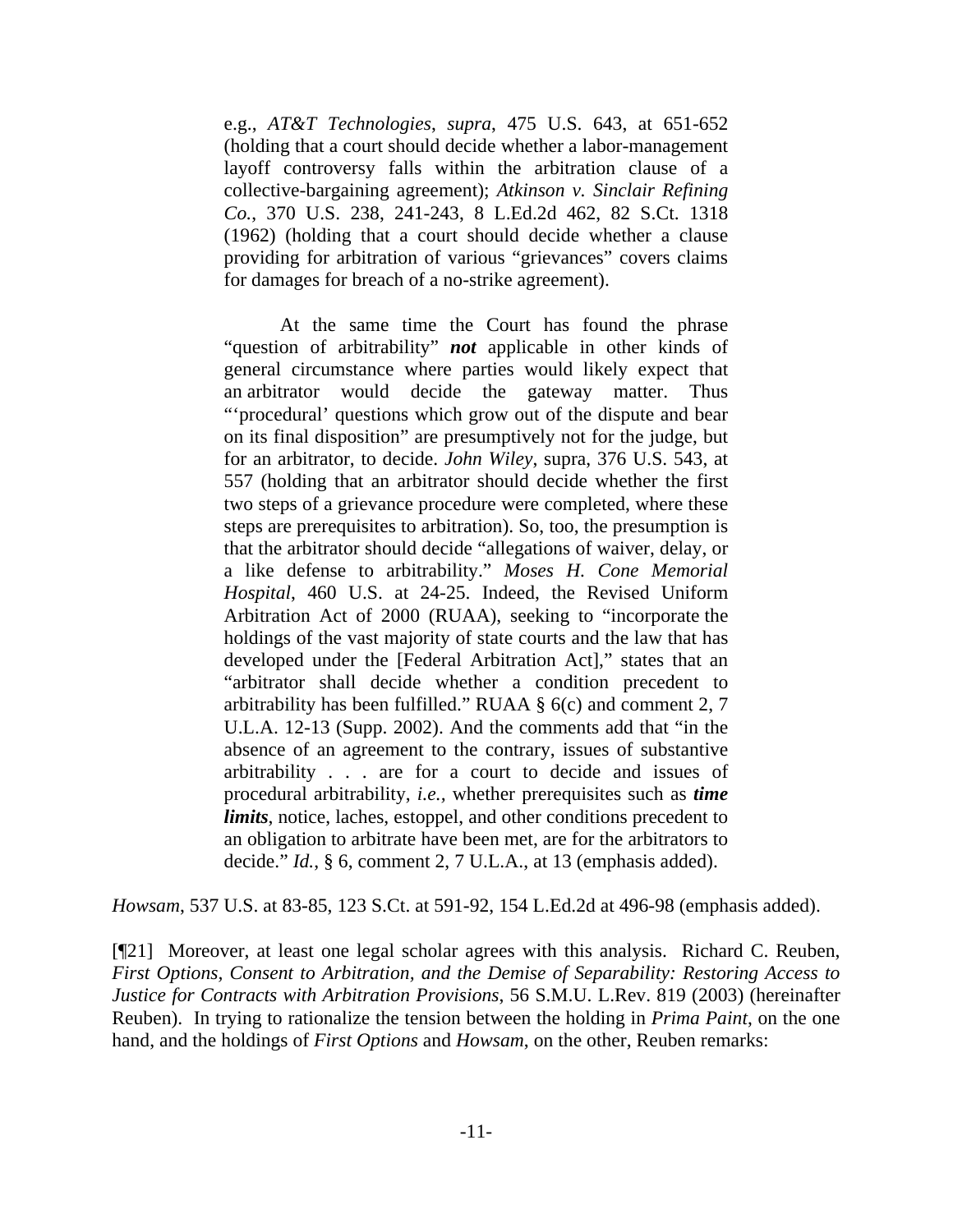*First Options* explicitly rejects implied consent and its underlying rationale of efficiency, and instead insists on a "clear and unmistakable" intent to arbitrate in the contract issue. *Howsam* provides further evidence that the Court is moving toward a posture of some form of actual consent. While a more explicit statement from the Court would be helpful, lower courts should be mindful of this trajectory and proceed accordingly.

Reuben, at 873-74 (footnote omitted). Reuben continues at 875-76 (footnotes omitted and emphasis added):

> [T]he Court's unanimous opinions in both *First Options* and *Howsam* were grounded in the need for the law to support the parties' expectations and to prevent the possibility that a court "might too often force unwilling parties to arbitrate a matter they reasonably would have thought a judge, and not an arbitrator would decide." Such reasoning leads logically only to one conclusion: *that courts should decide the validity of the container contracts, unless the parties clearly and unmistakably agree to allocate that function to the arbitrator. Indeed, it borders on the absurd to suggest that a court troubled by such concerns would endorse a rule compelling into arbitration a party to a legally enforceable contract merely because of the presence of an arbitration provision in the otherwise unenforceable contract.*

Reuben then concludes:

 More recently, the Court appears to be moving toward a different approach; one emphasizing actual rather than implied consent, by insisting in *First Options* and *Howsam* that questions about whether parties have agreed to arbitrate are to be decided by courts, unless the parties clearly and unmistakably waive that right. The tension between these two case [*Prima Paint* and *First Options*] is palpable, and calls for a determination by the Supreme Court as to which will prevail. The better view, the view supported by the text and legislative history of the Federal Arbitration Act, the view that enhances rather than diminishes rule of law values, the view that appears to be supported by all nine members of the current U.S. Supreme Court, is that *First Options* should prevail. Carefully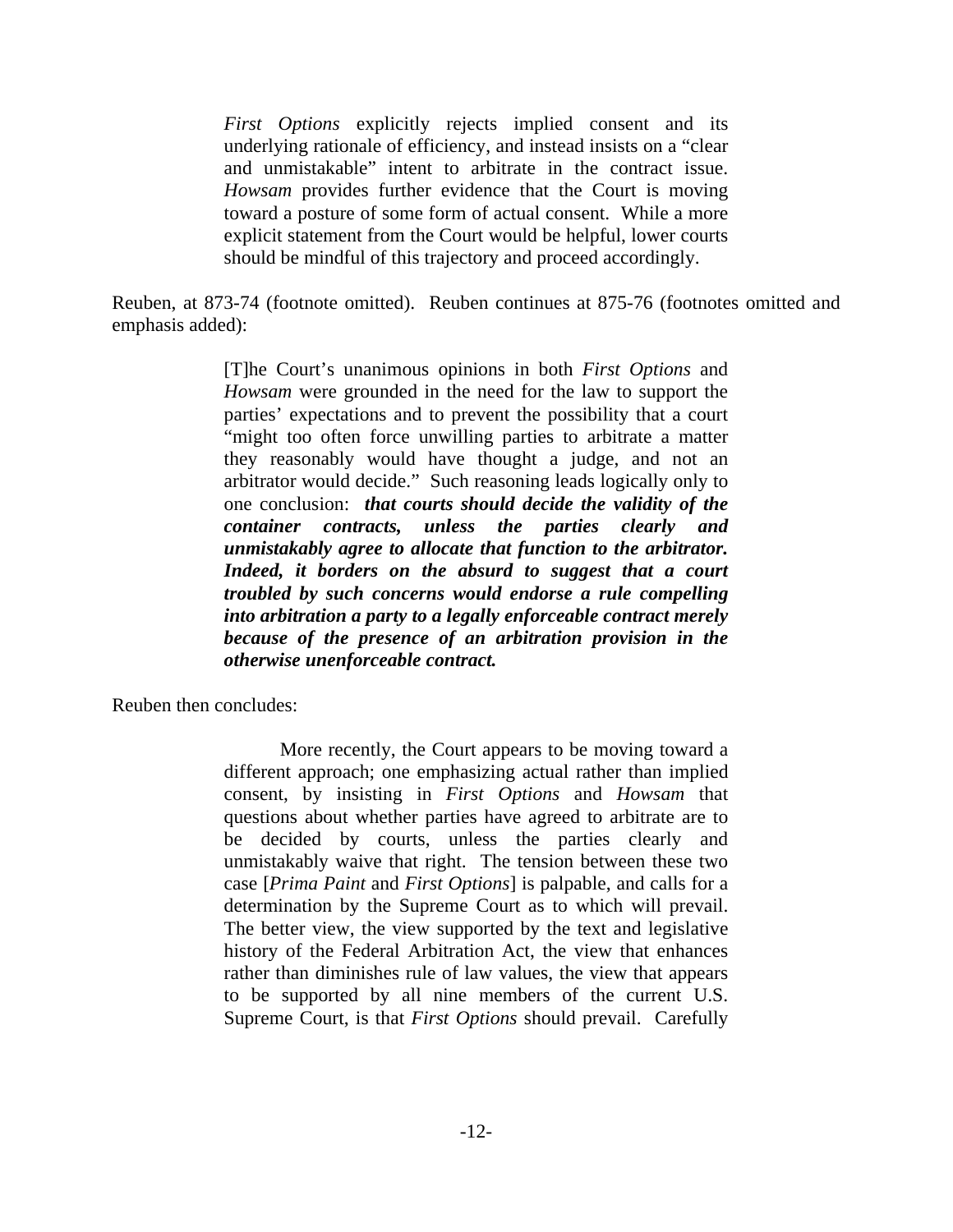implemented to preserve arbitral *competence-competence*,<sup>[3]</sup> such a development would simplify and clarify this unnecessarily complicated area of law, assure the jurisdictional autonomy of arbitrators, fulfill rather than defeat the reasonable expectations of parties in arbitration, return the doctrine to the clear legislative intent of the FAA, and, in the end, restore access to justice for contracts with arbitration clauses.

Reuben, at 883.

l

[¶22] Finally, while Fox and TIC accurately quote the court in *Spahr v. Secco*, 330 F.3d 1266, 1273 (10<sup>th</sup> Cir. 2003), that case continues to explain the concept of arbitrability. A careful reading of that case evidences that the court emphasized the holding in *First Options*, that there can be no assumption of arbitrability and there must be a clear and unmistakable showing that the parties intended to arbitrate the issue of arbitrability. Further, a broad arbitration provision does not provide, in and of itself, evidence of the parties' intentions. *Spahr*, at 1270. *Spahr* also draws a distinction between a challenge concerning the entire contract and a challenge to the arbitration clause within the contract. The court stated:

> In *Prima Paint*, the Supreme Court held that, in the context of a fraud in the inducement challenge, the "making" of an agreement for arbitration is at issue when there is an independent challenge to the arbitration clause itself. 388 U.S. at 403-04. In that case, the parties entered into a consulting contract that included a promise to arbitrate any controversy arising out of the contract. When one party sued to have the overall contract rescinded, alleging fraud in the inducement, the other party brought a motion in district court to stay the proceedings and compel arbitration. Affirming the district court's grant of a stay pending arbitration, the Second Circuit held that the "claim of fraud in the inducement of the contract generally—as opposed to the arbitration clause itself—is for the arbitrators and not the courts." *Id.* at 400. "Except where the parties otherwise intend[,] arbitration clauses as a matter of law are 'separable' from the contracts in which they are embedded, and . . . where no claim is made that fraud was directed to the arbitration clause itself, a broad arbitration clause will be held to encompass arbitration of the claim that the contract itself was induced by fraud," held the Second Circuit. *Id.* at 402.

<sup>3</sup> Reuben defines the doctrine of *competence-competence*, or *kompetenz-kompetenz*, which is most familiar in the international or comparative commercial arbitration context, as generally referring to the independent authority of the arbitrator to decide the limits of his or her own jurisdiction. Reuben, at 836.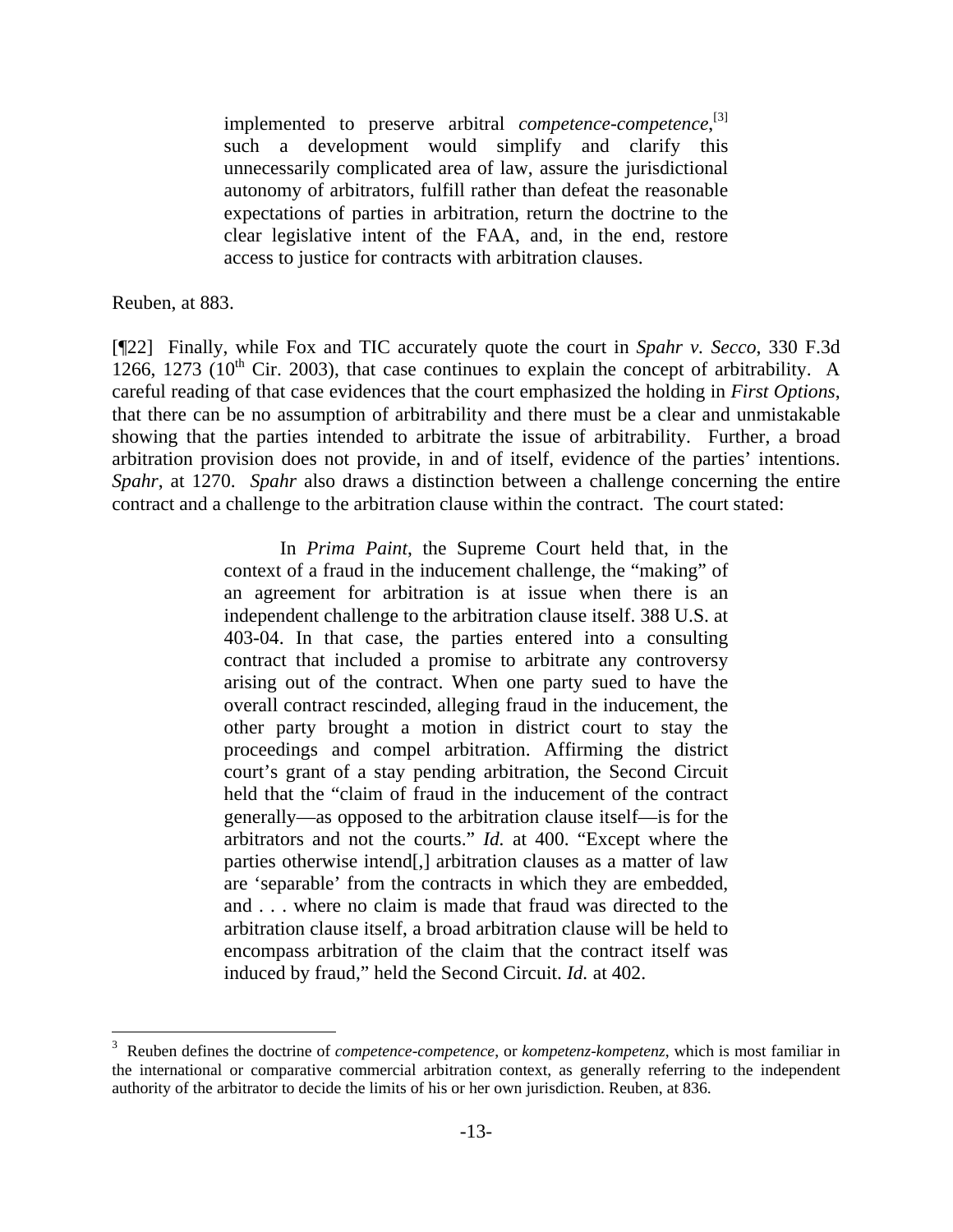Resolving a split among circuits, the Supreme Court held that a fraudulent inducement claim that goes to the entire contract must be resolved by an arbitrator. It concluded that § 4 of the FAA, which divests the court of jurisdiction "upon being satisfied that the making of the agreement for arbitration . . . is not in issue," provided the answer. *Id.* at 403. "[I]f the claim is fraud in the inducement of the arbitration clause itself—an issue which goes to the 'making' of the agreement to arbitrate—the federal court may proceed to adjudicate it. But the statutory language does not permit the federal court to consider claims of fraud in the inducement of the contract generally." *Id.* at 404.

 U.S. Bancorp argues that because Spahr's mental incompetence claim challenges the Cash Account Agreement generally, rather than the arbitration provision in particular, the district court should have stayed its proceedings and directed arbitration of that dispute under *Prima Paint*. While we have not considered the scope of *Prima Paint's* applicability beyond claims of fraud in the inducement, other circuits have had occasion to do so. *See, e.g., Primerica Life Ins. Co. v. Brown*, 304 F.3d 469, 472-73 (5th Cir. 2002) (holding that the arbitrator is to decide a mental capacity defense that does not specifically relate to the arbitration agreement); *Jeske v. Brooks*, 875 F.2d 71, 75 (4th Cir. 1989) (holding that unconscionability and lackof-consideration defenses challenging the entire contract, rather than the arbitration clause itself, are for the arbitrator to decide); *Unionmutual Stock Life Ins. Co. v. Beneficial Life Ins. Co.*, 774 F.2d 524, 529 (1st Cir. 1985) (same with mutual mistake and frustration of purpose); *Merrill Lynch, Pierce, Fenner & Smith, Inc. v. Haydu*, 637 F.2d 391, 398 (5th Cir. 1981) (same with duress and unconscionability); *Commonwealth Edison Co. v. Gulf Oil Corp.*, 541 F.2d 1263, 1271 (7th Cir. 1976) (same with frustration of performance). In *Unionmutual*, the First Circuit concluded that "[t]he teaching of *Prima Paint* is that a federal court must not remove from the arbitrators consideration of a substantive challenge to a contract unless there has been an independent challenge to the making of the arbitration clause itself. The basis of the underlying challenge to the contract does not alter the . . . principle." 774 F.2d at 529.

 In *Primerica*, the Fifth Circuit recently concluded that a mental capacity defense to a contract that contains an arbitration clause is "part of the underlying dispute between the parties," and must be submitted to the arbitrator. 304 F.3d at 472.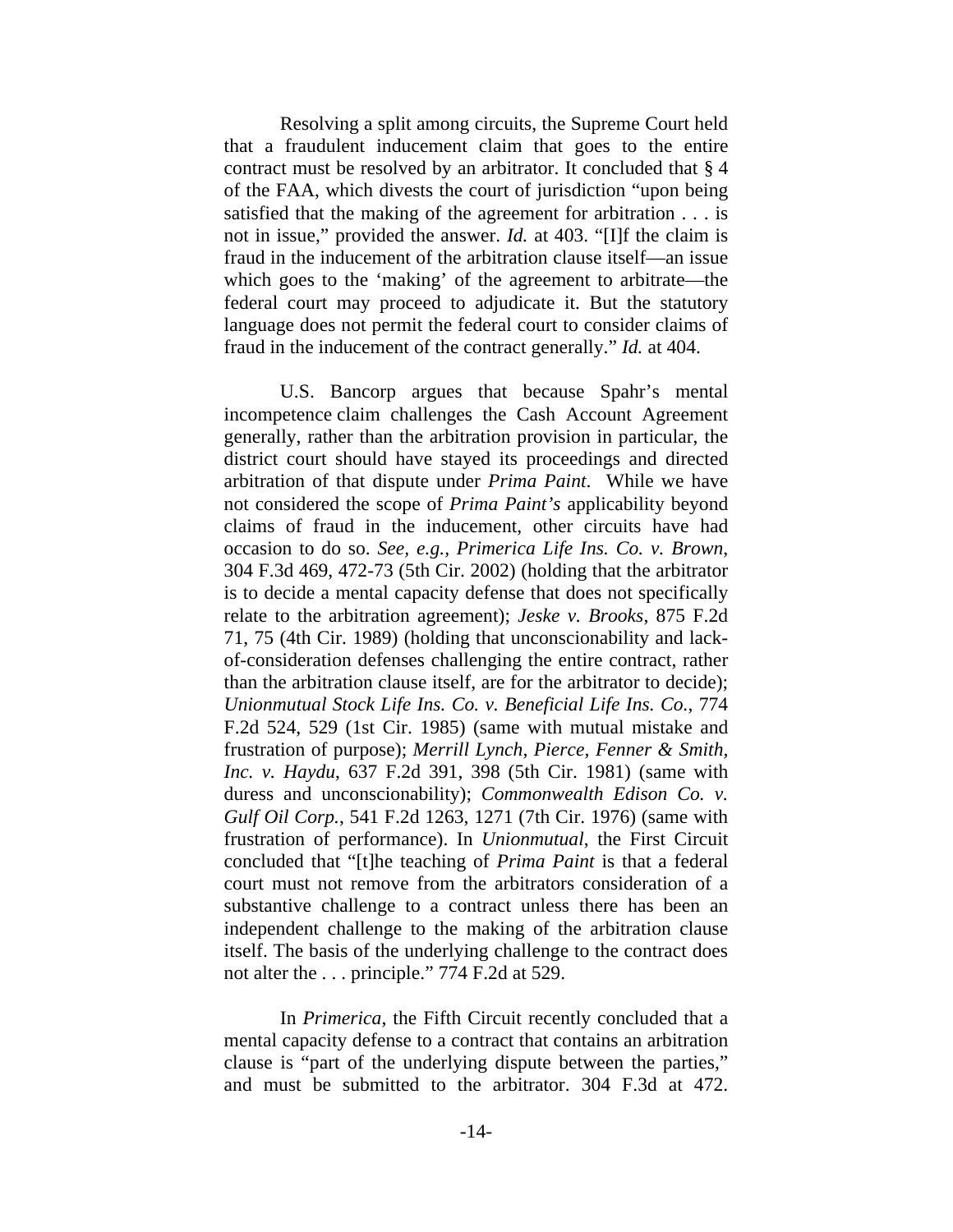Relying on *Prima Paint*, the court held that "unless a defense relates specifically to the arbitration agreement, it must be submitted to the arbitrator as part of the underlying dispute." *Id.* We disagree, and hold that the rule announced in *Prima Paint* does not extend to a case where a party challenges a contract on the basis that the party lacked the mental capacity to enter into a contract.

 As noted, *Prima Paint* submits to arbitrators the resolution of a claim of fraud in the inducement of the entire contract, as contrasted with a claim of fraud in the inducement of the arbitration agreement itself. Because the latter claim involves the "making" of an agreement to arbitrate under § 4, it is for the court to resolve. 388 U.S. at 403-04. Courts may apply this rule with ease when a party challenges a contract on the basis that it was induced by fraud because it is conceivable either that (1) he or she was fraudulently induced to agree to a contract containing an arbitration agreement; or (2) he or she was fraudulently induced to agree to the arbitration provision in particular. We cannot say the same when a party raises a mental capacity challenge, as it would be odd indeed if a party claimed that its mental incapacity specifically affected the agreement to arbitrate. We conclude, therefore, that the analytical formula developed in *Prima Paint* cannot be applied with precision when a party contends that an entire contract containing an arbitration provision is unenforceable because he or she lacked the mental capacity to enter into the contract. Unlike a claim of fraud in the inducement, which can be directed at individual provisions in a contract, a mental capacity challenge can logically be directed only at the entire contract.

 In the present case, although Spahr signed the Cash Account Agreement, which contains a promise to arbitrate "any controversy arising out of or relating to" the agreement, he contended below and continues to argue here that the overall agreement is unenforceable because he was mentally incompetent when he entered into the contract. We hold that Spahr's mental incapacity defense naturally goes to *both* the entire contract and the specific agreement to arbitrate in the contract. Therefore, Spahr's claim that he lacked the mental capacity to enter into an enforceable contract placed the "making" of an agreement to arbitrate at issue under § 4 of the FAA. In determining that the June 5, 1995, Cash Account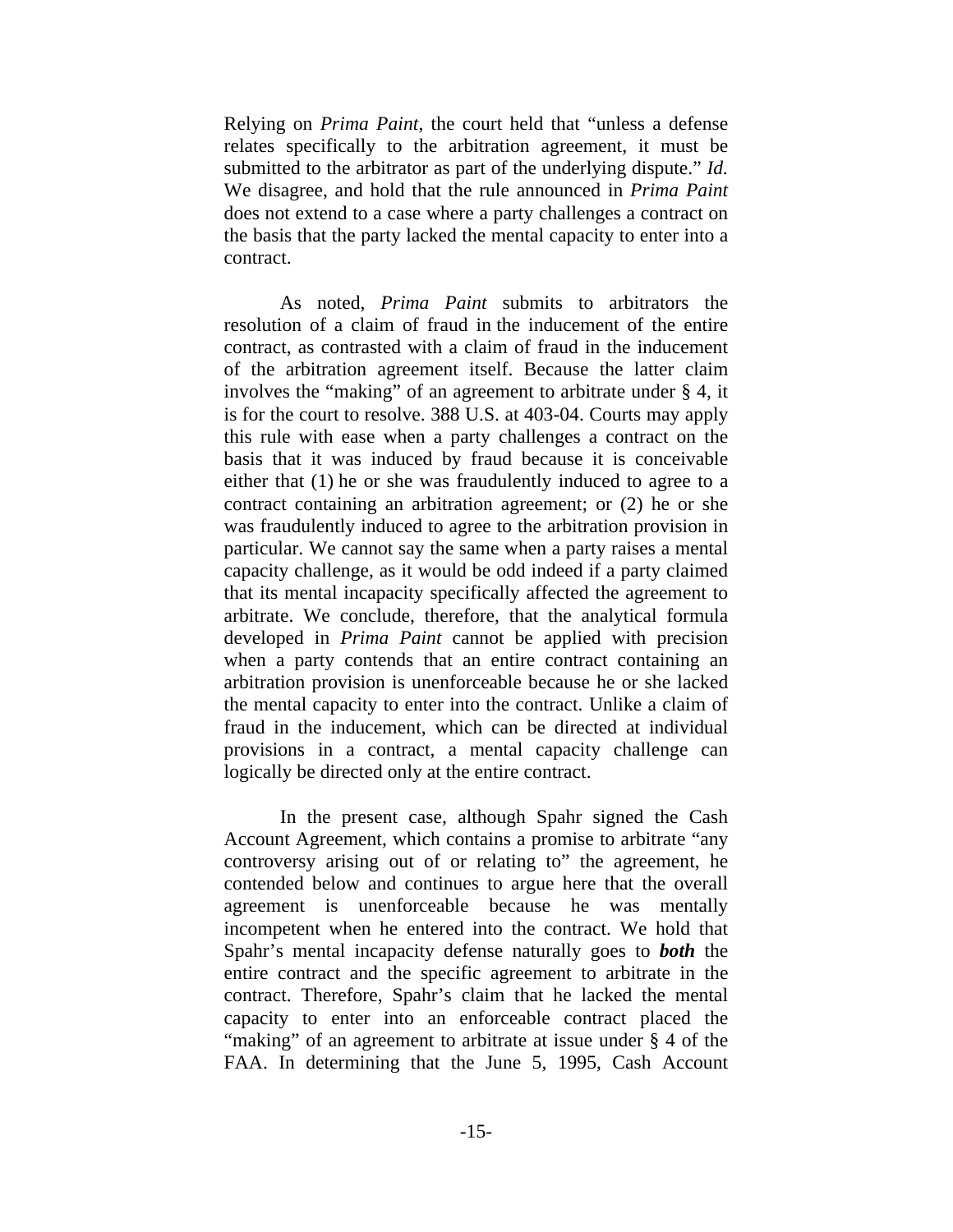Agreement was unenforceable, the district court acted within its authority under § 4.

*Spahr*, at 1271-73 (footnotes omitted and emphasis added).

[¶23] In this case, we do not find any undisputable evidence that the Tanners clearly and unmistakably consented to have this matter submitted to arbitration. Also under *Spahr*, a broad provision to arbitrate all disputes arising out of or relating to the overall contract, as is the case here, does not provide the requisite clear and unmistakable consent to submit the question of arbitrability to an arbitrator. *Spahr*, at 1271. In addition, the Tanners do not challenge the entire contract, but rely upon it, in part, with respect to their claims against Fox and TIC. Rather, they contest the validity of the arbitration provision within the contract. Thus pursuant to *Spahr* and its related predecessor cases of *First Options* and *Howsam*, the issue remains one of arbitrability or a "gateway dispute" which should be properly determined by a court and not an arbitrator. We further agree with the astute analysis of the district court, when it stated:

> [T]here is little logic in deciding that an arbitrator should decide a matter and then have him determine that the contract by which he is vested with this authority is void. As Mr. Reuben noted in his article, it would, "border on the absurd [to compel] into arbitration a party to a legally unenforceable contract merely because of the presence of an arbitration provision in the otherwise unenforceable contract." Reuben, s*upra* at 876. Finally, the Court agrees with the Court in *Shaw v. Kuhnel & Assoc.*, 698 P.2d 880, 882 (N.M. 1985), that courts are best suited to determine issues of fraud in the inducement, not arbitrators. Courts are governed by procedural and evidentiary rules and are subject to review by appellate courts. Arbitration proceedings are more informal, and substantive and procedural rules are not necessarily applied. Reuben, *supra* at 822; *Riverton Valley Electric Ass'n v. Pacific Power & Light Co.*, 391 P.2d 489, 495 (1964). Review of arbitration proceedings is very narrow. W.S. §1-36-114(a). In effect, the institutional competency of a court, especially in regards to issues of common law contract formation (i.e. fraud), is greater than that of arbitrators.

[¶24] Finally, Fox and TIC argue that even assuming that Barber defrauded the Tanners by ultimately taking their money, there was no proof whatsoever that Barber ever fraudulently induced the Tanners to agree to arbitration. Fox and TIC rely on the Tanners' testimony given at deposition to support this contention and also to support their ultimate conclusion that the district court's finding of fraud in the inducement of the arbitration provision used within the agreements was clearly in error and should be summarily reversed. Apparently in